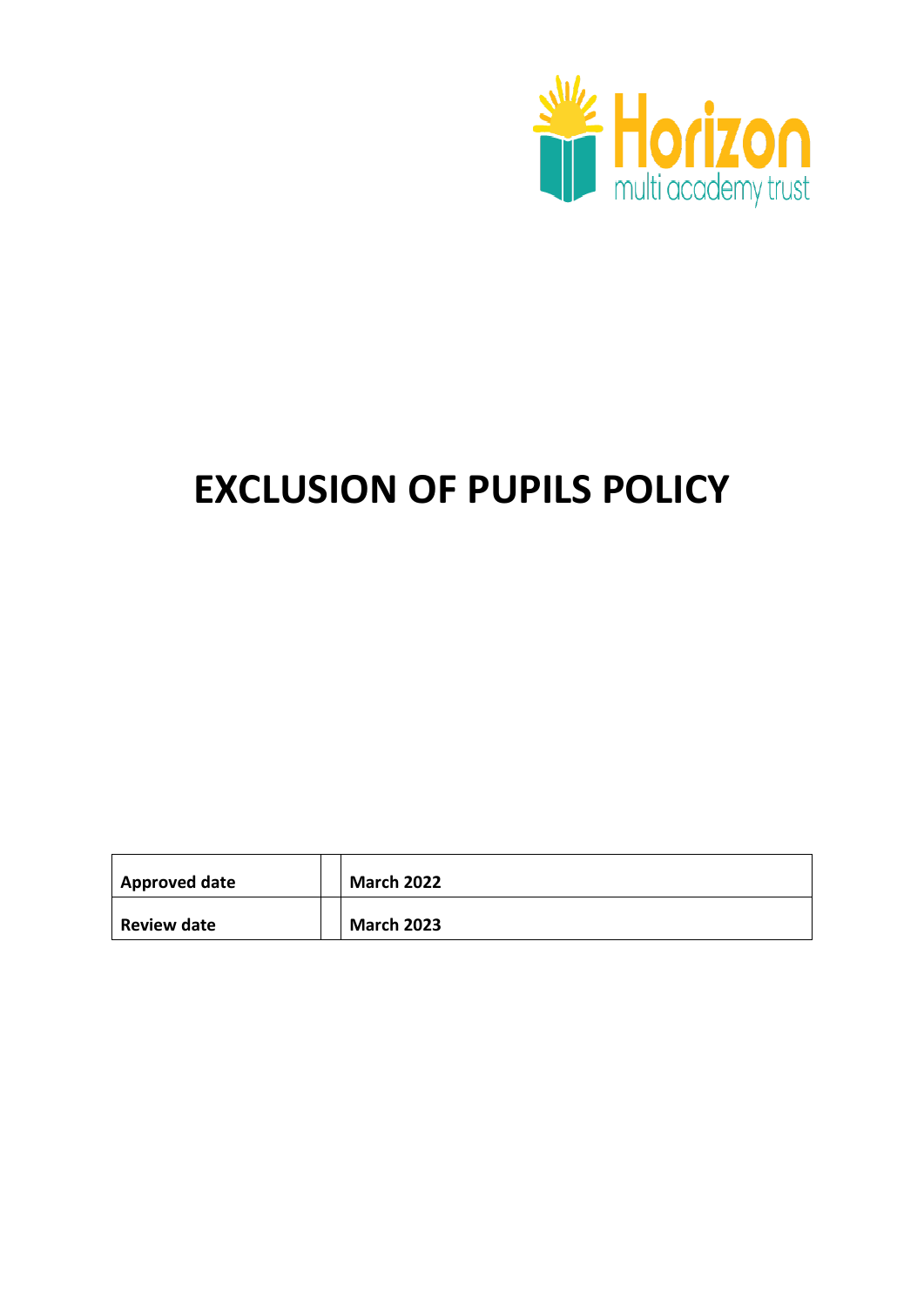#### **Contents Page**

1.0 Introduction – page 2

- 2.0 Authority to Exclude page 2
- 3.0 The Process page 2
- 4.0 Factors to be considered page 3
- 5.0 Review by the Governing Body page 4
- 6.0 Duty to arrange Education page 6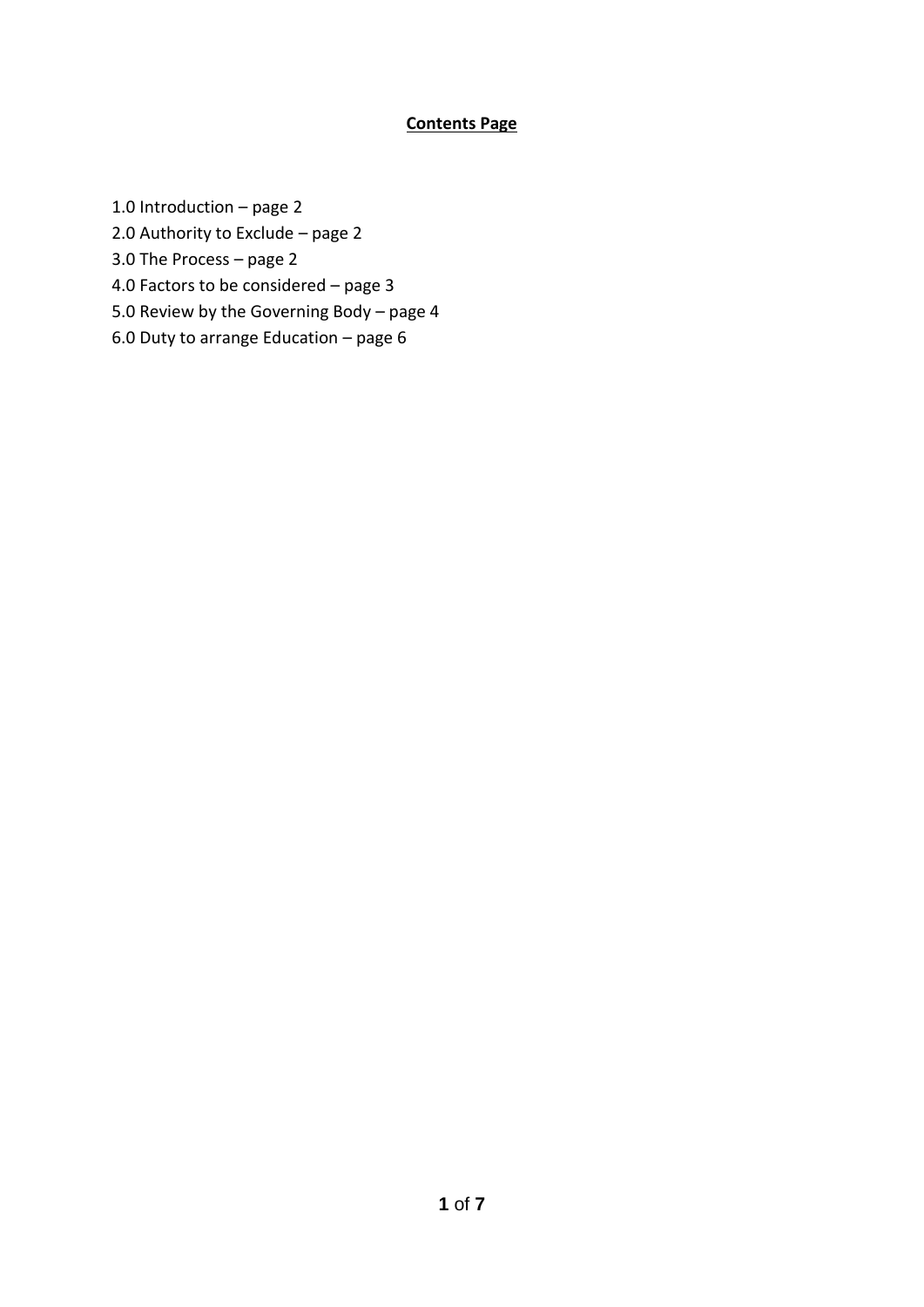#### **1. INTRODUCTION**

1.1. Good discipline in schools is essential so that all pupils can benefit from the opportunities provided by education and so that the school is a safe environment for pupils, staff and visitors. Against this background, there may be occasions when it is necessary to consider exclusions. However, permanent exclusions should only be used as a last resort and only in response to either a serious breach, or persistent breaches of this school's behaviour policy and where allowing the pupil to remain in school would seriously harm the education and/or welfare of others within the school.

#### **2. AUTHORITY TO EXCLUDE**

2.1. Only the Headteacher and CEO has the authority to exclude a pupil. This is the case whether the exclusion is permanent or for a fixed period (up to a maximum of 45 days). If the Headteacher is absent from school, the acting Headteacher has the power to exclude.

#### **3. THE PROCESS**

- 3.1. The Headteacher will investigate potential breaches of the school's Behaviour Policy prior to making a decision to exclude a pupil unless there is a risk that allowing the pupil to remain in school would threaten the safety of pupils or others in the school.
- 3.2. The investigation should include consideration of all available and relevant evidence and encompass interviewing the pupil at risk of exclusion and any other relevant witnesses. The Headteacher will produce a written Investigation Report which will include the evidence considered and a summary of their findings.
- 3.3. Where the Headteacher and CEO takes the decision to exclude a pupil they will, without delay, inform the parents/carers/guardians of the fact of the exclusion, the reasons for it and the period of the exclusion. They will also confirm in writing:
	- a) the reasons for the exclusion
	- b) the period of a fixed period exclusion or, for a permanent exclusion, the fact that is permanent
	- c) the parents/carers/guardians' right to make representations to the Local Governing Body and how the pupil may be involved in this process
	- d) how any such representations should be made
	- e) the fact that where there is a legal requirement for the Local Governing Body to consider the exclusion, that the parents/carers/gauardians have a right to attend a meeting, to be represented (at their expense) and to be accompanied by a friend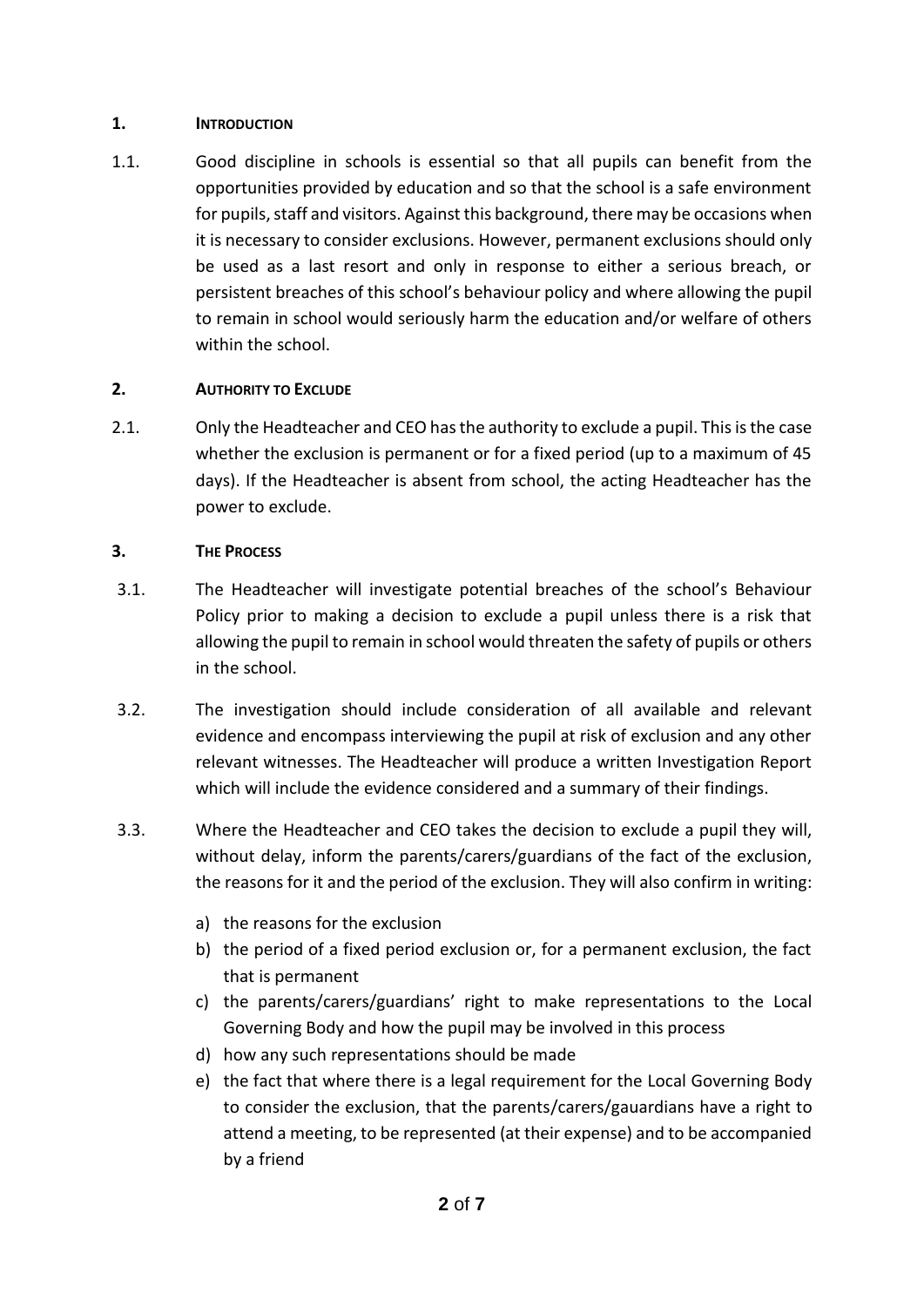- f) what arrangements have been made to enable the pupil to continue their education prior to the start of any alternative provision or the pupils return to school
- g) the relevant sources of free information available to parents/carers/guardians including:

a link to the statutory guidance on [exclusions](https://www.gov.uk/topic/schools-colleges-childrens-services/school-behaviour-attendance)

a link to Coram Children's Legal centre [www.childrenslegalcentre.com](http://www.childrenslegalcentre.com/) and their telephone number 08088 020 008 and

where the Headteacher considers it relevant links to local services such as the local parent partnership

- 3.4. If the excluded pupil is of compulsory age, the Headteacher will also notify the parents/carers/guardians without delay and by the end of the session, that the first five school days of the exclusion, parents/carers/guardians are legally required to ensure that their child is not present in a public place during school hours without reasonable justification and that the parents/carers/guardians may be given a fixed penalty notice or prosecuted if they fail to do so.
- 3.5. If alternative provision is being arranged, the parents/carers/guardiansshould also be informed of the arrangements to include the start date, start and finish times, where the provision will take place and who the pupil should report to on the first day.
- 3.6. Where the Headteacher takes a decision to exclude permanently, or to exclude for a period of five or more days (10 or more if lunchtimes) in a term, or where the exclusion would result in the pupil missing a public examination or national curriculum test, they will also, without delay, notify the Trust Board and Local Authority. Notifications should include the reasons for the exclusion and the length of any fixed-period.

#### **4. FACTORS TO BE CONSIDERED**

#### **Alternatives to exclusion**

4.1 Prior to taking a decision to exclude a pupil, the Headteacher will first consider whether any alternative actions might be appropriate including:

- a) internal exclusion which may include a lunchtime exclusion
- b) a managed move to another school
- c) mediation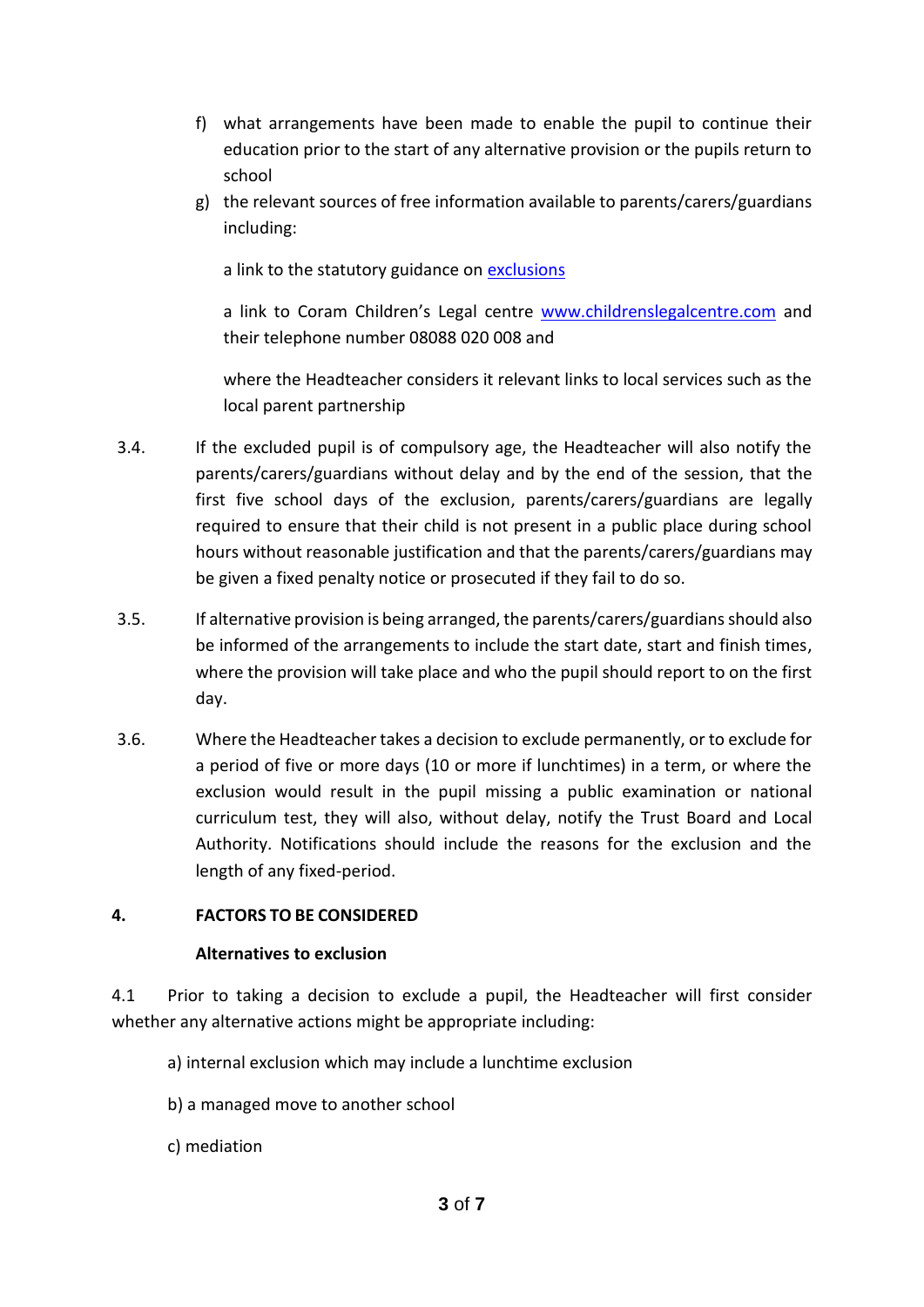4.2 The Headteacher will take into account any contributing factors including where the pupil has suffered bereavement, has mental health issues or has been the subject of bullying when considering whether an alternative action might be more appropriate than an exclusion.

## **Pupils with a disability**

4.3 Pupils with a disability may be particularly vulnerable to the impacts of exclusions. Therefore, particular care will be taken when considering the exclusion of a pupil with a disability. The Headteacher will ensure that reasonable adjustments have been considered prior to taking a decision to suspend.

# **Pupils with statements of SEN and looked after children**

4.4 Pupils with statements of SEN and looked after children are also particularly vulnerable to the impacts of exclusion. Therefore, the Headteacher will, as far as possible, look to avoid excluding these categories of pupil. The school should engage proactively with parents/carers/guardians and co-operate proactively with foster carers or children's home workers and the Local Authority that looks after the child.

4.5 Where the school has concerns about the behaviour, or risk of exclusion, of a child with additional needs, a pupil with an Educational Health Care Plan or a looked after child it will, in partnership with others (including the Local Authority as necessary), consider what additional support or alternative placement may be required. This should involve assessing the suitability of provision for a pupil's SEN. Where a pupil has an Educational Health Care Plan, the school will consider requesting an early annual review or interim / emergency review.

## **5. REVIEW BY THE GOVERNING BODY**

- 5.1. The Local Governing Body or Review Panel appointed by the Trust Board has a duty to consider any parent's representations in respect of an exclusion of their child. They will review all cases where:
	- a) the exclusion is permanent,
	- b) the exclusion is for a fixed period which would bring the pupil's total number of school days of exclusion to more than 15 in a term or
	- c) the exclusion would result in the pupil missing a public examination or national curriculum test
- 5.2. The Review Panel should have regard to and consider the Department for Education Guidance "Exclusion from maintained schools, Academies and pupil referral units in England" when reviewing any decision to exclude a pupil. The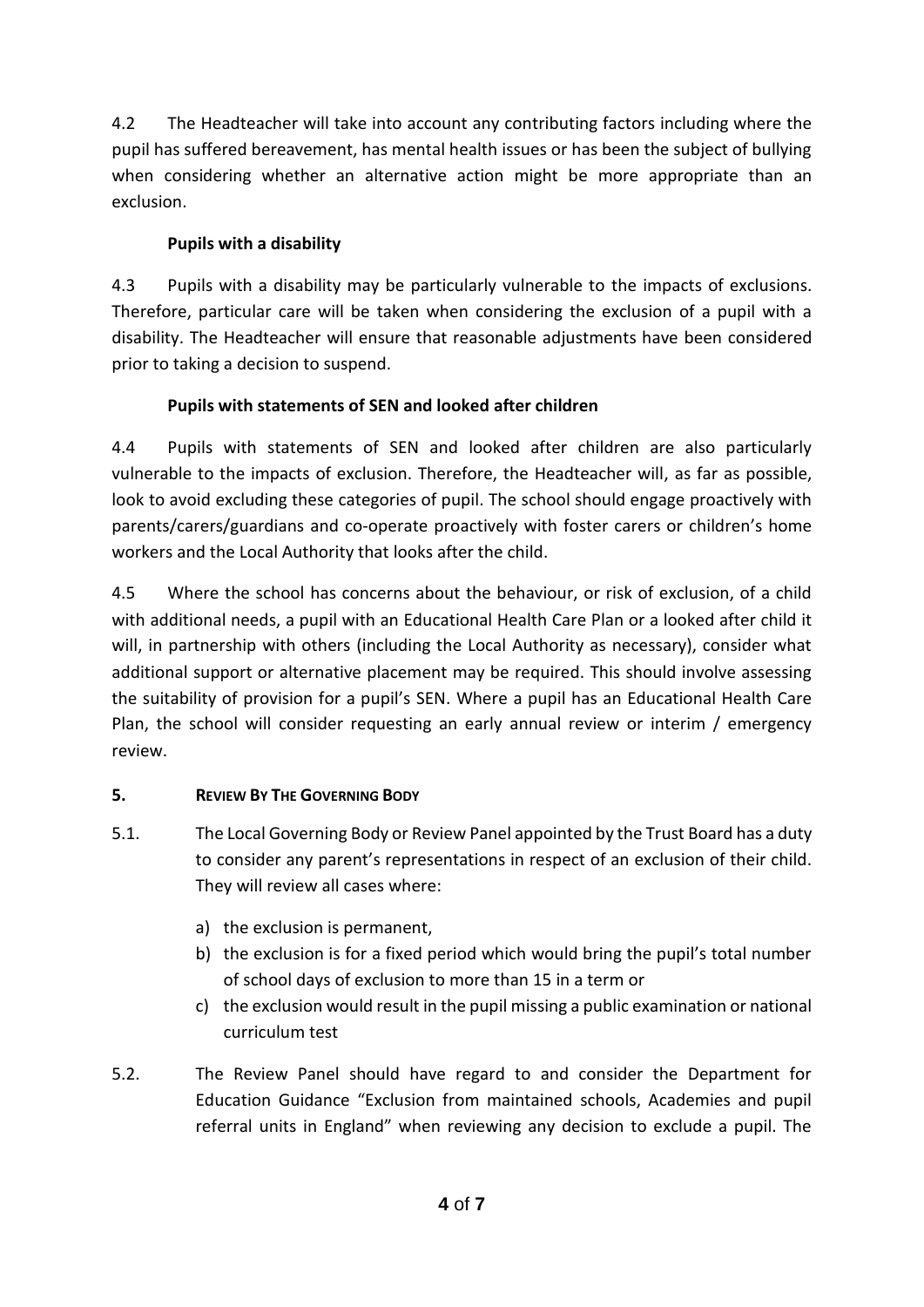primary function of the Review Panel is to consider all of the evidence and decide whether, in their opinion, the decision of the Headteacher was a fair one.

- 5.3. When considering the decision of a Headteacher, the Review Panel will request any written evidence in advance of the review meeting and where possible, circulate any written evidence and information, including a list of those who will be present at the review meeting, to all parties at least 5 days in advance of the meeting.
- 5.4. Where any parent appeals a decision to exclude their child, they will be invited to a review meeting along with the Headteacher and are entitled to be accompanied by a friend or representative (at their expense).
- 5.5. The Review Panel will identify any steps they might take to enable and encourage the excluded pupil to attend the review meeting and how the excluded pupil might make representations if it is not possible for them to attend.
- 5.6. At the review meeting, when making any findings of fact, the Governing Body will decide on matters based on the balance of probabilities i.e. whether something is more likely than not.
- 5.7. The Review Panel must decide whether to **uphold** the Headteacher's decision or **direct reinstatement** of the pupil. The Review Panel will notify the parents/carers/guardians, the Headteacher and the Local Authority of their decision, and the reasons for their decision, in writing without delay.

#### Exclusion Upheld

If the Review Panel upholds the Headteacher's decision to exclude, they must write to the parents/carers/guardians and confirm:

- the fact that the decision to exclude was upheld
- the reasons for their decision
- the parent's /carer's/guardian's right to appeal to an independent review panel
- the name and address to whom an application (and any written evidence) should be submitted
- that any application should set out the grounds of appeal, the date by which any appeal needs to be submitted and where relevant, how the pupil's special educational needs were relevant to the exclusion
- the parent's/carer's/guardian's right (regardless of whether the pupil has recognised special educational needs) to appoint an SEN expert to attend